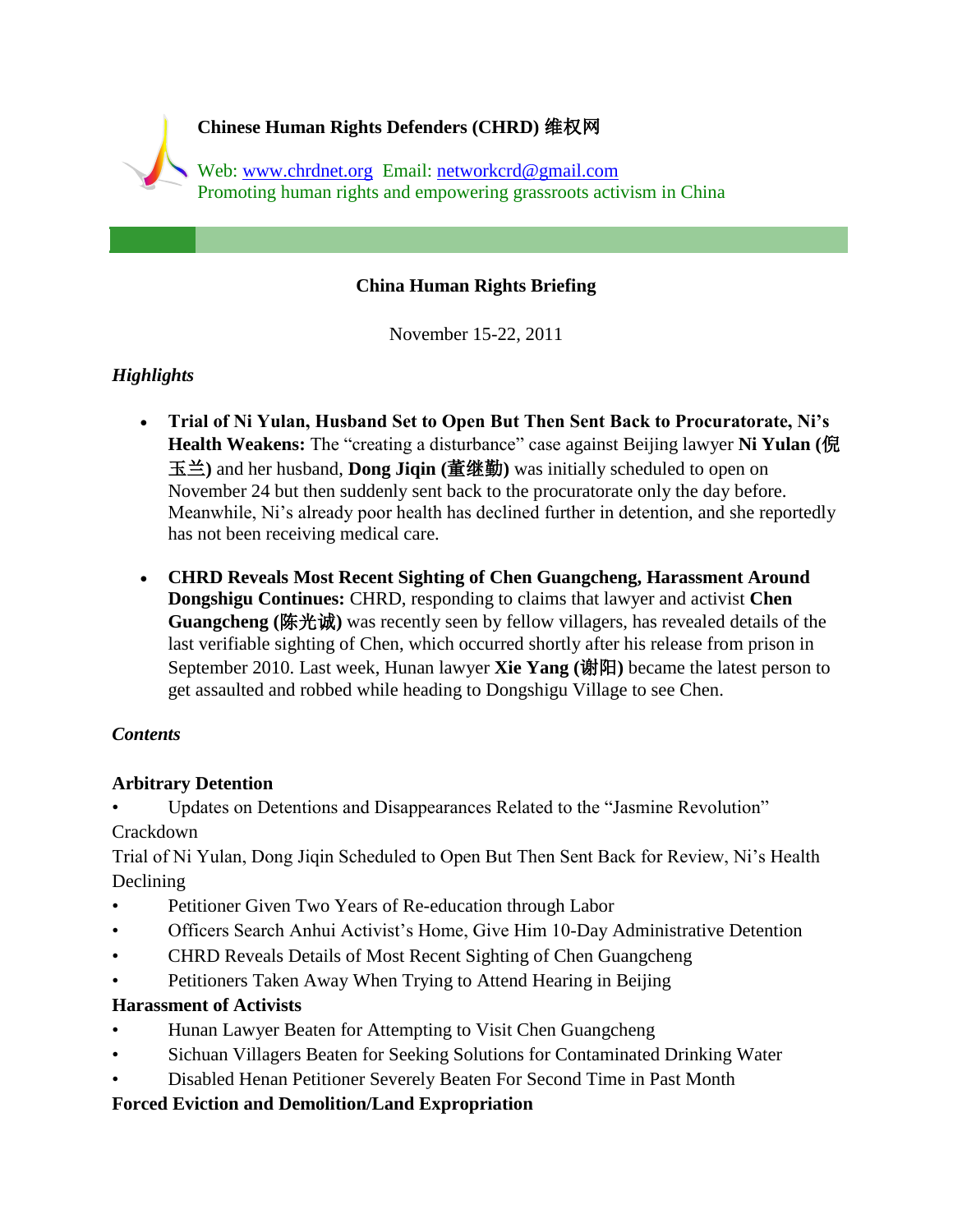- Guangxi Authorities Seize Land From Villagers, Infant Injured During Eviction
- Hebei County Government Forcibly Seize Farmland, Relocate Over 3,000 Villagers Over Six Years
- Guangxi District Government Seized Village Land Without Proper Procedure, Adequate Compensation

## **Local People's Congress Elections Watch**

- Shanghai Independent Candidate Harassed, Threatened for Running in Elections
- Fujian Independent Candidate Stripped of Candidacy Right Before Elections
- Independent Candidate Not Receiving Medical Care While Detained in Hospital

### **Law and Policy Watch**

• Public Security Ministry Reportedly Making Strides Towards Standardizing Quality of Police Force, Investigation Facilities

• China Stages Crackdown on "Illegal and Harmful Messages" on Blogs, Online Forum and Instant Messaging

## **Arbitrary Detention**

# **Updates on Detentions and Disappearances Related to the "Jasmine Revolution" Crackdown**

# *Trial of Ni Yulan, Dong Jiqin Scheduled to Open But Then Sent Back for Review, Ni's Health Declining*

The trial of Beijing lawyer **Ni Yulan (**倪玉兰**)** and her husband, **Dong Jiqin (**董继勤**)**, both charged with "creating a disturbance," was set to open on November 24 but was suddenly sent back to the local procuratorate the day before. On November 23, defense lawyer Cheng Hai (程 海) received a call from the Xicheng District People"s Court and was told that the case was being returned to the Xicheng People"s Procuratorate for further review. Another defense attorney, Dong Qianyong (董前勇), stated that the sudden turn of events—the order for more investigation after a trial date is set—is rare, but he cautioned this is not likely a sign that the case against Ni and her husband would be dropped.

According to the detained couple"s daughter, Ni"s health has declined while being held at the Xicheng Detention Center—she is unable to stand and lymph nodes on her neck have swelled but she has reportedly not been receiving medical care. Due to past torture she has suffered in detention, Ni has long been unable to walk and has been beset by numerous medical problems. Ni, also facing a fraud charge, and Dong have been detained since early April. (CHRD)<sup>[i]</sup>

# **Petitioner Given Two Years of Re-education through Labor**

Last week, Chongqing Municipality petitioner **Tao Dahua (**陶大华**)** was given two years of Reeducation through Labor (RTL) for petitioning in Beijing. On November 15, Tao was seized by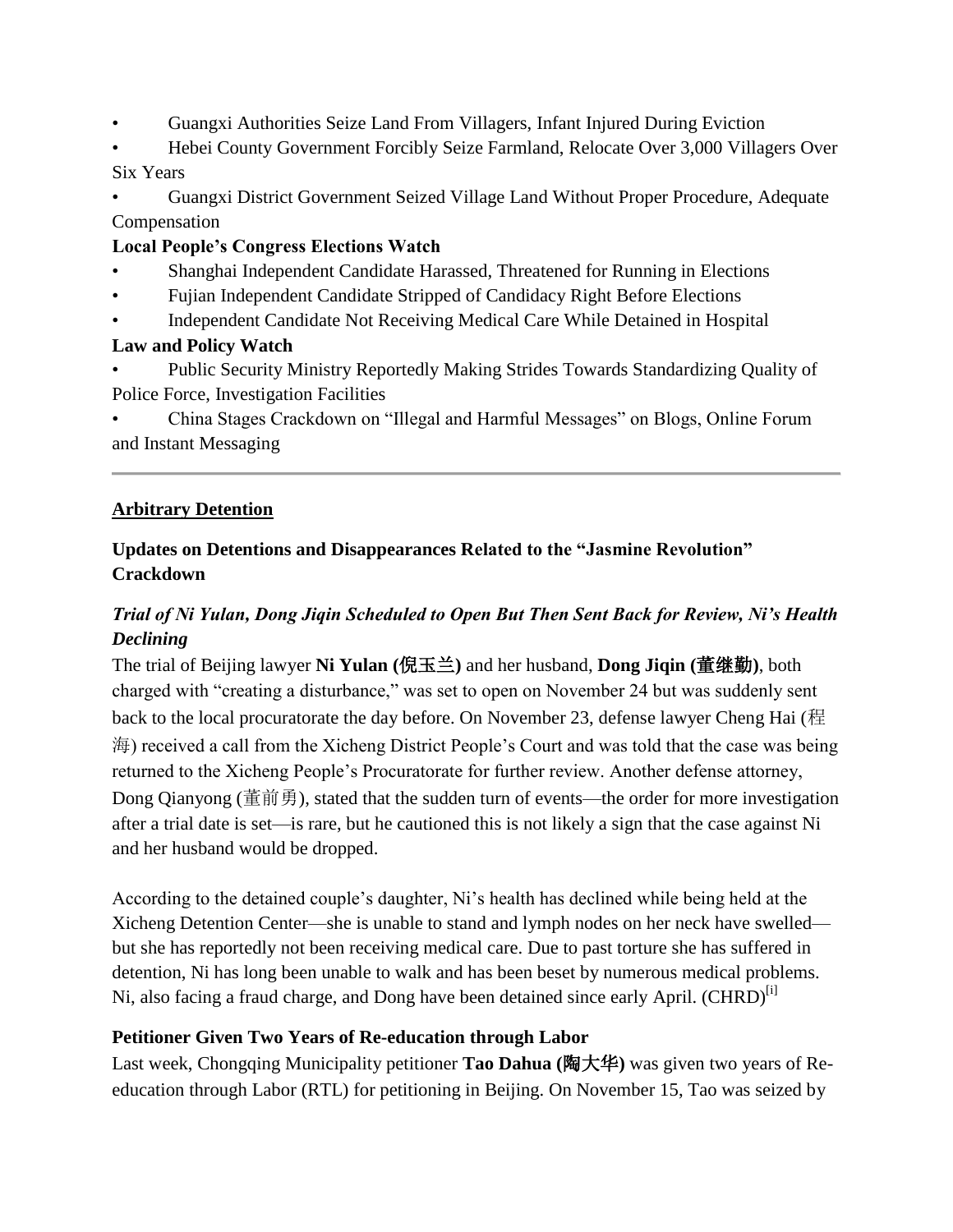police officers from Beiquan Police Station and the director of the Beiquan Subdistrict Office after she had returned from petitioning in Beijing on November 3. When Tao"s family went to Beiquan Police Station to ask about her, the officers refused to acknowledge the detention or disclose details of her whereabouts. Only after Tao"s family complained to higher authorities did the officers at Beiquan Police Station notify them that she has been sent to Chongqing Municipality No.2 Women"s RTL facility for "disrupting work unit order." However, the police officers still refused to give Tao's family a formal notification of the RTL decision. (CHRD)<sup>[ii]</sup>

#### **Officers Search Anhui Activist's Home, Give Him 10-Day Administrative Detention**

On November 22, national security officers in Bengbu City in Anhui Province searched the home of activist **Li Wenge (**李文革**)**, who was taken away and then given a 10-day administrative detention. Bengshan District officers confiscated computer disks belonging to Li, along with other property. Upon finding out about Li"s detention, fellow activist **Zhang Lin (**张 林**)** and Li"s wife, **Zhong Xuemei (**仲雪梅**)**, went to the Bengbu City Detention House in time to see Li before he was driven inside the facility, and were able to give him money, clothes, and cigarettes, and they also demanded a detention notice. Li"s offense is reportedly tied to an interview he gave to Radio Free Asia along with Wuhan dissident **Qin Yongmin (**秦永敏**)** about Bengbu activist **Wu Yuebao (**吴乐宝**)**. Wu has been released on bail after being criminally detained in late July on suspicion of "inciting subversion of state power." For months, Bengbu activists have been subjected to harassment, monitoring, threats, and detention for voicing support for Wu. (CHRD)<sup>[iii]</sup>

### **CHRD Reveals Details of Most Recent Sighting of Chen Guangcheng**

In response to claims circulated on microblogs that Shandong human rights activist and lawyer **Chen Guangcheng (**陈光诚**)**, being held under illegal house arrest with his family, has recently been seen by fellow villagers in Dongshigu Village, CHRD has revealed details of Chen"s last sighting in September 2010. Shortly after Chen was released from prison that month, he was granted a visit to his father"s grave at the edge of the village, when a villager encountered him. Since then, no other villagers have reportedly seen him. Restrictive measures taken against Chen have become more intense since February 2011, after Chen smuggled out a video of his family"s illegal house arrest. Since then, Chen"s elderly mother, who lives with the couple, is allowed only infrequent trips outside their home, and only when accompanied by guards. From September of this year, one of Chen"s brothers, **Chen Guangfu (**陈光福**)**, has also been subject to house arrest and prevented from contacting the outside world.  $(CHRD)^{[iv]}$ 

### **Petitioners Taken Away When Trying to Attend Hearing in Beijing**

On November 18, two petitioners were taken away by Shanghai government officials for seeking to attend a hearing which involved a lawsuit filed by Shanghai petitioners against the Beijing Public Security Bureau (PSB) Chaoyang District Subdivision. Several petitioners gathered outside the Chaoyang District People"s Court to show support for the five plaintiffs, but none were allowed to enter even though the hearing was supposedly open to the public. Two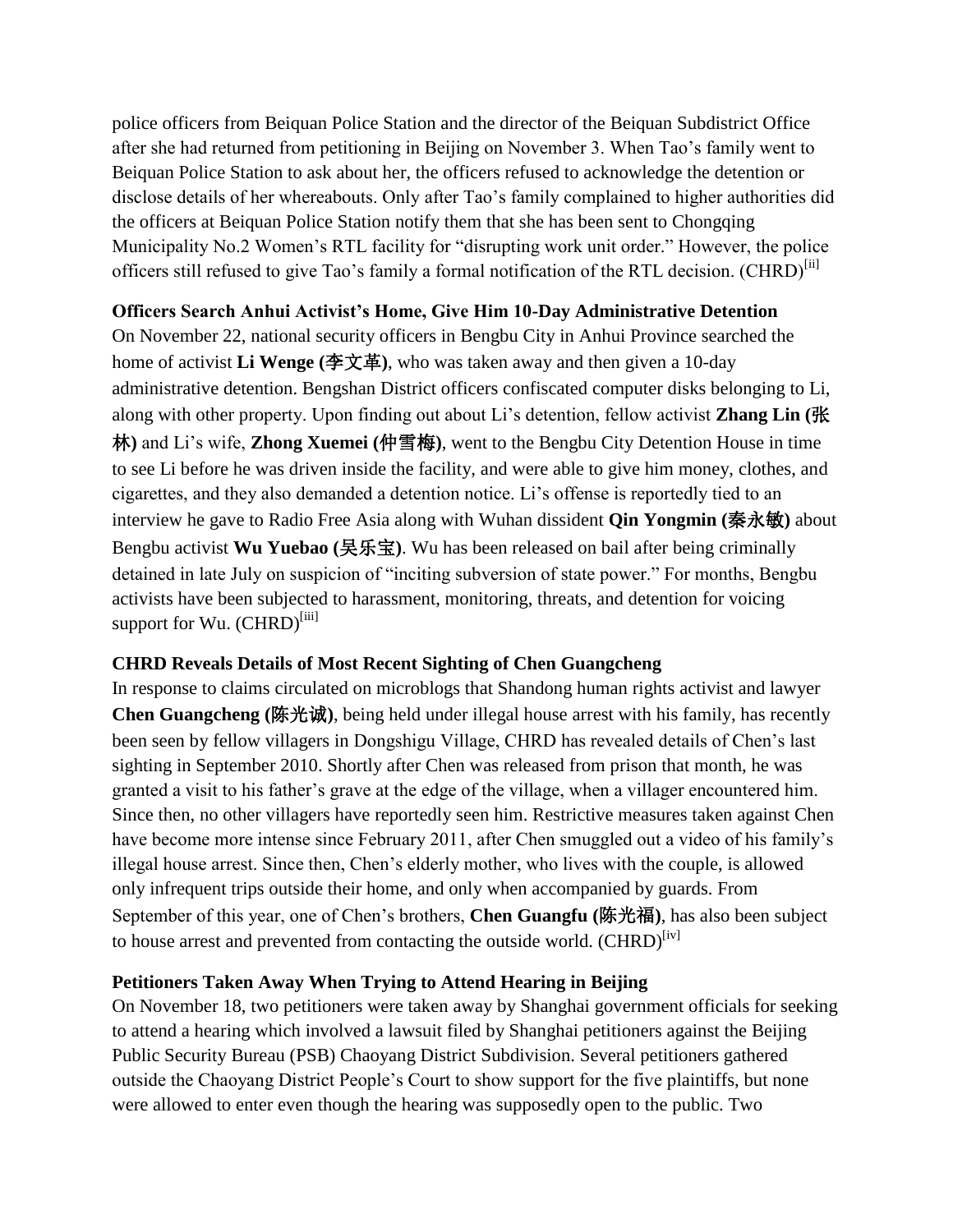petitioners were seized by over a dozen men dispatched by the Shanghai Municipality government in the presence of Beijing police, who did not intervene. The five plaintiffs had filed suit against the Beijing PSB to challenge the legal justification used to administratively detain them after they petitioned in Beijing in December 2010.  $(CHRD)^{[v]}$ 

### *More recent news related to arbitrary detention:*

"Hunan Party Member and Laid-off Worker Detained for Petitioning" ([邝冬蓉:我因上访被拘](http://wqw2010.blogspot.com/2011/11/blog-post_2025.html) [留的经历](http://wqw2010.blogspot.com/2011/11/blog-post_2025.html)), November 16, 2011, CHRD

"Shanghai Petitioner Seized, Administratively Detained for Five Days" ([上海访民兰月莲被绑](http://wqw2010.blogspot.com/2011/11/blog-post_8901.html) [架拘留](http://wqw2010.blogspot.com/2011/11/blog-post_8901.html)), November 18, 2011, CHRD

"Baby Held for Hours to Prevent Petitioning Mother From Escaping Black Jail" ([中国出生两个](http://rightscampaign.blogspot.com/2011/11/blog-post_249.html) [月的小访民园园被当人质](http://rightscampaign.blogspot.com/2011/11/blog-post_249.html)), November 19, 2011, HRCC

"Petitioner-activist Held in Cage in Detention Center, Released Hours Later" ([紧急呼救:关维](http://rightscampaign.blogspot.com/2011/11/blog-post_5450.html) [双遭劫访后被关押铁笼](http://rightscampaign.blogspot.com/2011/11/blog-post_5450.html)), November 19, 2011, HRCC

"Hebei Petitioner Held in Drug Rehabilitation Center, Detention Center" ([河北涉县冤民王翠英](http://rightscampaign.blogspot.com/2011/11/blog-post_8616.html) [刚出黑监狱又进戒毒所](http://rightscampaign.blogspot.com/2011/11/blog-post_8616.html)), November 21, 2011, HRCC

### **Harassment of Activists**

# **Hunan Lawyer Beaten for Attempting to Visit Chen Guangcheng**

On November 15, **Xie Yang (**谢阳**)**, a lawyer from Tiandiren Law Firm in Hunan Province, was robbed and beaten for attempting to visit **Chen Guangcheng (**陈光诚**)**, currently under illegal house arrest in Dongshigu Village in Linyi City, Shandong Province. At the entrance to the village, one of the guards on patrol spotted Xie and prevented him from entering the village. Soon after, three guards surrounded Xie and hooded, searched, and robbed him, taking his mobile phone, bank cards, cash, lawyer"s license, and other items. They also pushed Xie onto the ground and beat him before forcing him to walk up a hill, where they pushed him into a hole and abandoned him. Xie then left Dongshigu but was believed to still be hiding in Linyi City at the time of writing.  $(CHRD)^{[vi]}$ 

### **Sichuan Villagers Beaten for Seeking Solutions for Contaminated Drinking Water**

On November 14, more than 20 villagers from Sichuan Province were intercepted as they set out to discuss problems of contaminated water with local government officials, and many villagers were beaten and injured. The Yangliu Village residents, led by village head **Chao Fengcheng (**晁凤成**)**, had just left the village gate when they were ambushed by more than 10 workers from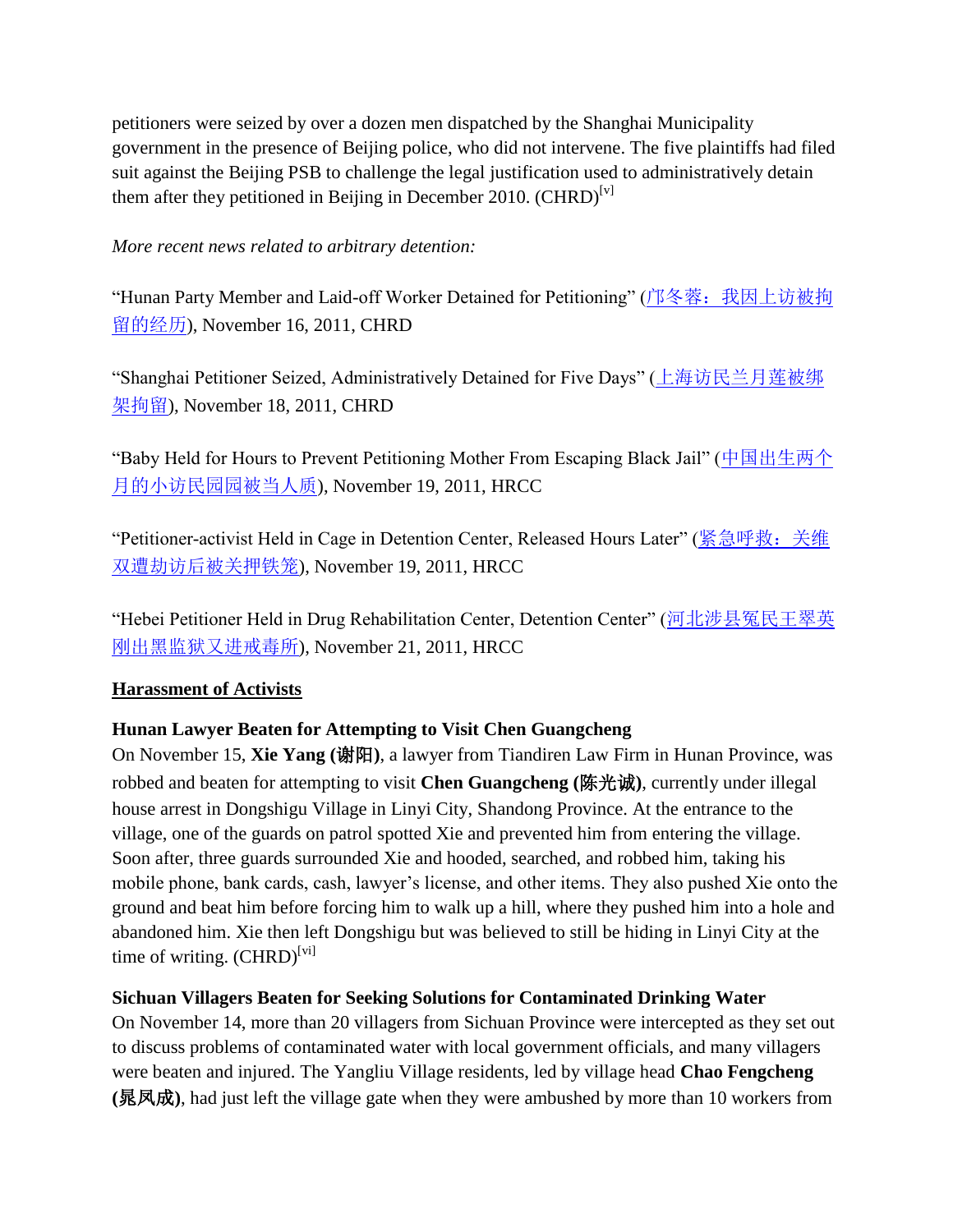the Huatanzi Coal Company, whose mining work has jeopardized the local water supply. Many villagers were hurt during the incident, including Chao, who was taken to the hospital after being bloodied on his head and face. An emergency vehicle took two hours to arrive at the scene, and government personnel and police who came did not investigate the incident or attempt to quell it, but instead helped the company workers make their case to the villagers. For several years, villagers have been pressing officials and the coal company to address dire environmental problems caused by mining operations.  $(CHRD)^{[\text{vii}]}$ 

## **Disabled Henan Petitioner Severely Beaten For Second Time in Past Month**

**Liu Bingtong (**刘炳同**)**, a disabled petitioner from Henan Province, was severely beaten on November 21 by two railway screeners at the Beijing South Train Station, the second time in a month that Liu had been physically assaulted and suffered injuries. At the station, Liu was stopped by a female screener, and then a male screener came over and knocked over the vehicle that Liu uses to get around. The man punched Liu and kicked him in the head, leaving Liu covered in blood and with a sprained ankle and swelling around his wounds, while also breaking Liu"s vehicle. On October 21, the secretary and director of the Nanguan Subdistrict Office in Zhengzhou beat Liu after his release from a black jail, where Liu was held after being taken back to Henan for petitioning in Beijing around National Day. He suffered tissue damage from that beating and was also threatened with Re-education through Labor. Liu called police to report both of these violent assaults, but officers did not respond either time. (CHRD)<sup>[viii]</sup>

# *More recent news related to harassment of activists:*

"As Fujian Provincial Party Congress Convenes, Family of Arrested Rights Defender Subjected to Restriction of Movement" ([福建开党代会,福远渔船维权家属被限制自由](http://wqw2010.blogspot.com/2011/11/blog-post_1600.html)), November 14, 2011, CHRD

"Fuzhou City Petitioners Closely Followed and Monitored as Fujian Provincial Party Congress Convenes" ([福建党代会成了冤民的梦魇](http://wqw2010.blogspot.com/2011/11/blog-post_474.html)), November 15, 2011, CHRD

"Fuzhou Victim of Forced Eviction and His Family Monitored and Followed During Fujian Provincial Party Congress" ([福建党代会期间上访冤民林旭光全家被跟踪监控](http://wqw2010.blogspot.com/2011/11/blog-post_2331.html)), November 16, 2011, CHRD

"Legal Advocate Ji Sizun Forced to Leave Fuzhou City During Fujian Provincial Party Congress" ([福建省第九届党代会涉嫌扰民](http://rightscampaign.blogspot.com/) 纪斯尊被国保要求回避), November 16, 2011, HRCC

"241 Individuals Have Witnessed Terror in Dongshigu" (241 [人见证了东师古的恐怖](http://wqw2010.blogspot.com/2011/11/241.html)), November 21, 2011, CHRD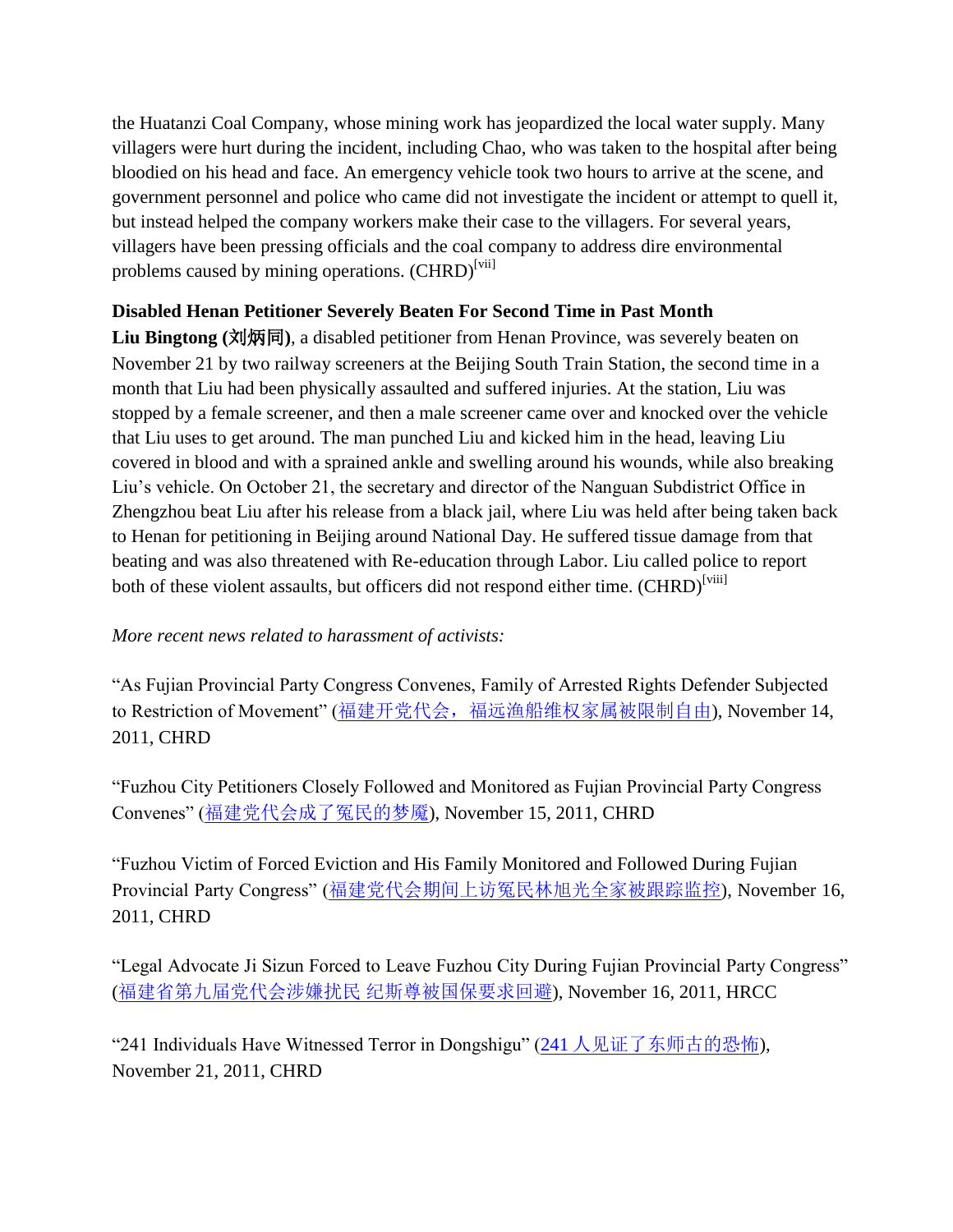""Information for Linyi City Folks" Posted on Periphery of Dongshigu, Linyi City, Shandong" ([山东临沂东师古周边张贴的《告临沂市父老乡亲》书\(图\)](http://wqw2010.blogspot.com/2011/11/blog-post_99.html)), November 22, 2011, CHRD

## **Forced Eviction and Demolition/Land Expropriation**

## **Guangxi Authorities Seize Land From Villagers, Infant Injured During Eviction**

About 100 officers from the Yulin City Bureau of Land and Resources, Yuzhou District People"s Court, and the Nanjiang Police Station in Guangxi Province, along with hired thugs, forcibly evicted 19 individuals from two families from their farmland and village homes in Nanjiang on November 3. One woman, **Ning Shanfang (**宁善芳**)**, was beaten, and her grandchild was dropped to the ground and seriously injured. Yulin officials evicted the families in the name of urban development, but without offering compensation, presenting an eviction notice, or signing any agreement. The families have petitioned higher authorities about the violent eviction but have received no response.  $(CHRD)^{[ix]}$ 

# **Hebei County Government Forcibly Seize Farmland, Relocate Over 3,000 Villagers Over Six Years**

The Luan County government in Hebei Province recently seized 4,000 *mu* of farmland from local villagers in just the latest episode of illegal land seizure conducted to make way for the construction of a local iron mine. On November 12, about 300 government officials and police officers assaulted the resisting villagers. One village representative had his leg and nose broken and is being hospitalized, while three others were detained, with two having since been released. Since 2005, similar government actions, which have taken place without going through appropriate procedures, have affected more than 3,000 villagers in Luan County, and led to the beatings and detentions of nearly 100 residents and the arrests of nine village representatives.

In 2005, without providing adequate compensation, the county government forcibly seized farmland in 30 villages and relocated eight villages with a total of 5,363 residents to pave space for a privately-owned, open-pit iron mine. At the time, the villagers resisted the seizure by petitioning higher authorities, but without success. Instead, nearly 100 villagers were intercepted, beaten, and arbitrary detained for petitioning, and nine were sentenced to between one and three years in prison. Six years later, again without proper procedures, the county government approved an expansion of the mine, and on October 29 of this year, the government forcibly seized 2,000  $mu$  of farmland from at least five villages. (CHRD)<sup>[x]</sup>

# **Guangxi District Government Seized Village Land Without Proper Procedure, Adequate Compensation**

On November 16, the vice-chief of Liangqing District in Guangxi"s Nanning City led a group of about 100 men to Nahuang Village, forcibly seizing the land and homes of the villagers. The men, who did not identify themselves, bulldozed the villagers' crops as well as beating them and injuring two women, who suffered broken bones and head wounds. According to the villagers, the men did not show any legal documents as they seized the land. The villagers were only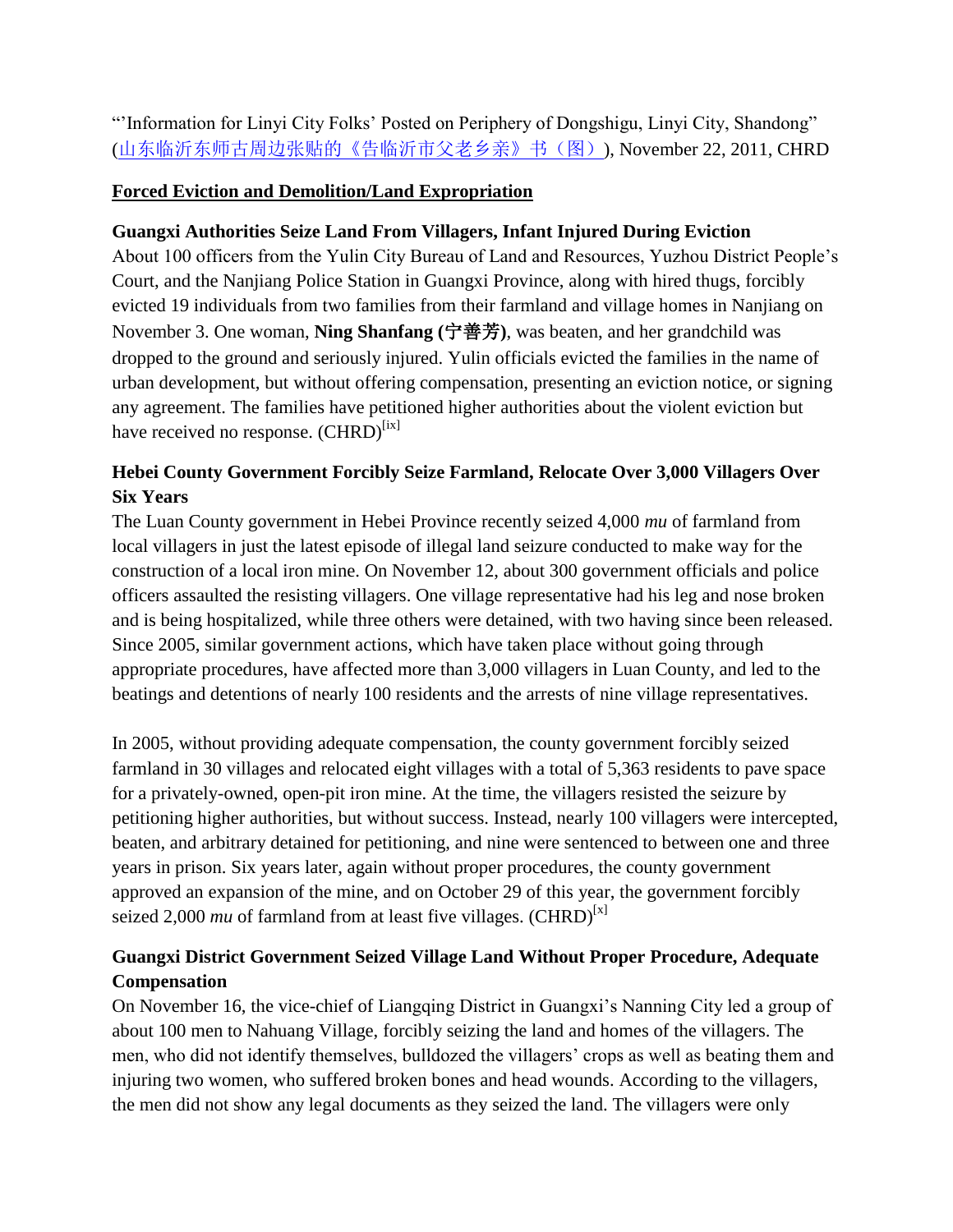informed of the seizure the day before. Without having signed an agreement with the government beforehand, they were simply notified that their land has been expropriated and that they should collect 300,000 RMB, which has been deposited into the bank account of the town government. (CHRD)<sup>[xi]</sup>

### *More recent news related to forced eviction and demolition/land expropriation:*

"Police Look On as Developer Forcibly Demolished Amusement Park, Beating Wife of Owner" ([成都游乐园多次暴力拆迁,警方不作为\(图\)](http://wqw2010.blogspot.com/2011/11/blog-post_9752.html)), November 15, 2011 , CHRD

"Hunan Evictee Committed Suicide Because of Inadequate Compensation" ([长沙杨继忠因拆迁](http://wqw2010.blogspot.com/2011/11/blog-post_6796.html) [补偿不合理自杀\(图\)](http://wqw2010.blogspot.com/2011/11/blog-post_6796.html)), November 12, 2011, CHRD

"Disabled Evictee Given Suspended Death Sentence after Unfair Trial for Man"s Death During Forced Eviction" ("刺死"[强拆人员的武汉邹斌被判死缓](http://www.msguancha.com/Article/ShowArticle.asp?ArticleID=14759)), November 12, 2011 , CRLW

"Woman Committed Suicide Because of Forced Eviction" ([浙江杭州弄口村一被拆迁村民上吊](http://www.msguancha.com/Article/ShowArticle.asp?ArticleID=14758)  $\underline{\hat{H}}\hat{\mathcal{H}}$ ), November 12, 2011, CRLW

### **Local People's Congress Elections Watch**

### **Shanghai Independent Candidate Harassed, Threatened for Running in Election**

After voters in Shanghai"s Election District 43 cast their ballots for local People"s Congress representatives on November 16, the Party secretary of the district's election office refused to have the votes counted at the polling station, but instead took away the ballot boxes. According to business manager and independent candidate **Liu Shengmin (**刘生敏**)**, not only were the votes not counted in front of any voters' or candidates' representatives, but Liu also had been obstructed and threatened for running for a seat. In October, the election office repeatedly refused to inform Liu of the boundaries of the election district, making it difficult for him to distribute campaign materials. On another occasion, elections office staff members threatened his campaign consultant, warning him that he should "be careful."  $(CHRD)^{[xii]}$ 

### **Fujian Independent Candidate Stripped of Candidacy Right Before Elections**

On November 14, the Shunchang County Elections Committee in Fujian Province stripped the candidacy of independent candidate **Zhang Dejin (**张德锦**)**. Zhang, who intended to run in the People"s Congress election in Shuangxi Subdistrict in Shunchang, said officials refused to give him any reason or legal basis for the action. On November 15, the day of the elections, Zhang then found a notice posted on the door of the Neighborhood Committee issued by the Shunchang County Elections Committee, stating that Zhang"s candidacy had been stripped because of "fraud and other illegal behavior." Throughout the day on November 15, police officers followed and took photographs of Zhang as he went around his election district and visited voters. Zhang, a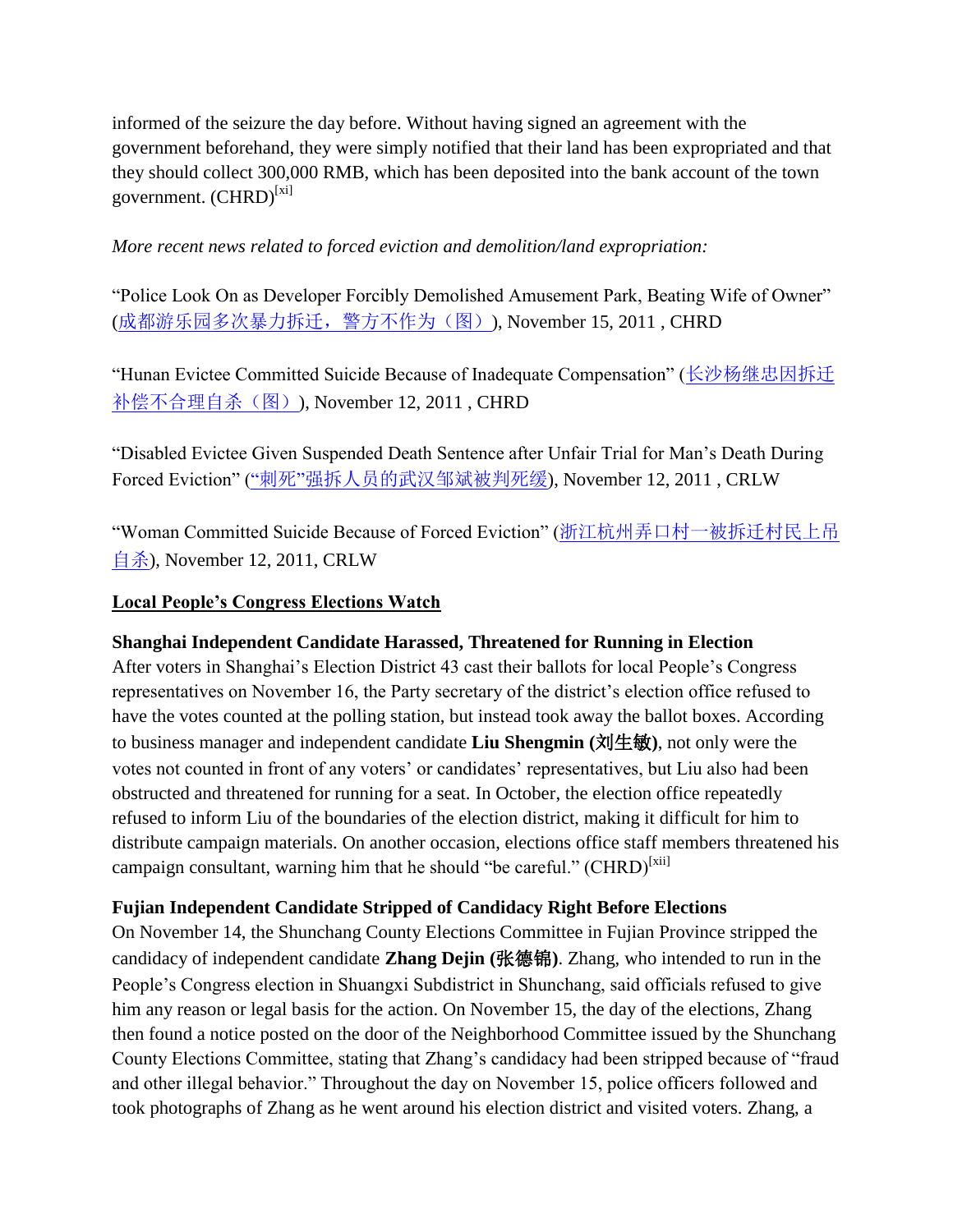laid-off worker, was included on the list of formal candidates on November 8, but police officers began to follow and monitor him beginning on November 11.  $(CHRD)^{[xiii]}$ 

# **Independent Candidate Not Receiving Medical Care While Detained in Hospital**

Independent People"s Congress candidate **Li Biyun (**李碧云**)**, from Guangzhou in Guangdong Province, is suffering from poor health while being detained in a hospital, and has not received proper medication for more than 20 days, according to her attorney, **Wang Quanping** ( $\pm \pm \mp$ ). Though the local procuratorate had claimed Li was being held in the Shunde District Detention Center, Wang and her other lawyer, **Li Zhiyong (**李志勇**)**, learned last week that she was at the Armed Police Hospital in Guangzhou after they spoke with personnel at the detention center and the Shunde Public Security Bureau. When the attorneys finally met Li at the hospital, she told them that she often passes out, and that is only being given vitamins since she does not have the money to pay for medicine and other treatments. Criminally detained on September 21 on a charge of "undermining elections," Li was formally arrested on September 27. Li had protested an election in the neighborhood of Rongli over procedural irregularities, and was detained after attacking an official involved with the election. (CHRD)<sup>[xiv]</sup>

# *More recent news related to Local People's Congress Elections Watch:*

"The Illegal People"s Congress Elections in Guiyang City" ([贵阳市南明区人大换届选举非法](http://wqw2010.blogspot.com/2011/11/blog-post_1442.html) [\(图\)](http://wqw2010.blogspot.com/2011/11/blog-post_1442.html)), November 12, 2011, CHRD

"Summary of Experiences of Beijing"s Independent Candidates (2): Being Blocked, Suppressed, Giving up and Resistance" (2011 北京"独立参选"[综述之二:阻挠、压制、放弃和抗争](http://wqw2010.blogspot.com/2011/11/2011_16.html)), November 16, 2011, CHRD

"Summary of Experiences of Beijing"s Independent Candidates: the Means the Government Uses to Control Elections" (2011 北京"独立参选"[综述之三:官方的选举操作手法](http://wqw2010.blogspot.com/2011/11/2011_17.html)), November 17, 2011, CHRD

# **Law and Policy Watch**

# **Public Security Ministry Reportedly Making Strides Towards Standardizing Quality of Police Force, Investigation Facilities**

According to a Xinhua article from November 14, the Deputy Minister of the Ministry of Public Security (MPS) claims that the Ministry has made significant improvements since 2008 in standardizing the practice of law enforcement across the country. These reported improvements include abolishing set quotas officers must reach for criminal detention, administrative detention, and fines, and also remodeling police investigation facilities so that 70% of them meet MPS"s standards by installing video and audio recording systems. (Xinhua)<sup>[xv]</sup> However, whether the cameras will successfully reduce incidence of torture and mistreatment in these facilities is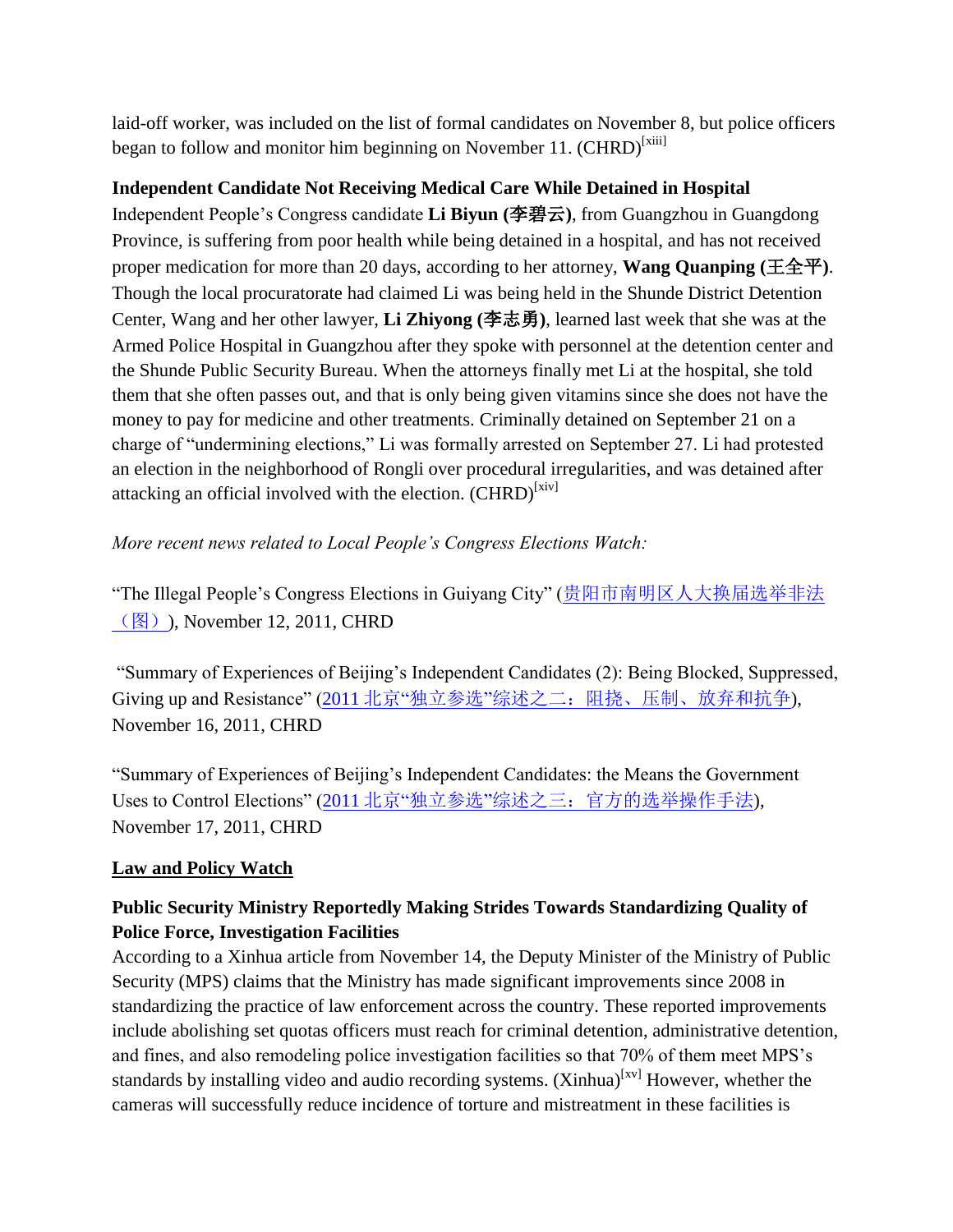unclear. In cases documented by CHRD, police often refuse to release unedited versions of surveillance videos when officers are accused of torture.

# **China Stages Crackdown on "Illegal and Harmful Messages" on Blogs, Online Forum and Instant Messaging**

The Ministry of Public Security has initiated a crackdown on "the online black market" to take effect from mid-November through February 2012, targeting "illegal and harmful messages" on the internet. As reported in a November 14 article published by Xinhua, the crackdown will focus on, among other areas, internet search engines, instant messaging services, blogs, online communities, and online forums. (Xinhua)<sup>[xvi]</sup> In the past, the Chinese government has used ostensibly legitimate reasons—such as cracking down on "pornography"—to instead close down politically-sensitive websites and limit free speech.

# *Editors: Victor Clemens and Wang Songlian*

Follow us on Twitter: [@CHRDnet](http://twitter.com/#%21/CHRDnet)

Join us on Facebook: [CHRDnet](http://www.facebook.com/pages/CHRDnet/222910954409129?ref=ts)

[News updates from CHRD](http://www.chrdnet.com/)

[ii] "Chongqing Petitioner Tao Dahua Sent to Re-education through Labor for Complaints About Police, Procuratorate, and Judiciary" ([重庆访民陶大华控告公检法被劳教](http://wqw2010.blogspot.com/2011/11/blog-post_4296.html)), November 17, 2011, CHRD

<sup>[</sup>i] "On Eve of Trial, Case Against Ni Yulan, Husband Sent Back to Procuratorate" ([开庭前夕,](http://wqw2010.blogspot.com/2011/11/blog-post_5410.html) [北京维权律师倪玉兰夫妇案件退回检察院](http://wqw2010.blogspot.com/2011/11/blog-post_5410.html)), November 23, 2011, CHRD; "Trial to Open for Beijing Rights Defender Ni Yulan, Husband for 'Creating a Disturbance'" ([北京维权人士倪玉](http://wqw2010.blogspot.com/2011/11/blog-post_4150.html) 兰夫妇"[寻衅滋事案](http://wqw2010.blogspot.com/2011/11/blog-post_4150.html)"即将开庭), November 21, 2011, CHRD; "Ni Yulan and Husband's Case Sent Back to Public Security Branch Bureau for Further Investigation" ([倪玉兰夫妇案件被退回](http://wqw2010.blogspot.com/2011/08/blog-post_753.html) [公安分局补充侦查](http://wqw2010.blogspot.com/2011/08/blog-post_753.html)), August 28, 2011, CHRD; "Ni Yulan and Husband"s Case Transferred to Procuratorate, 'Fraud' Charge Added," ([倪玉兰夫妇案移送检](http://wqw2010.blogspot.com/2011/07/blog-post_8706.html) 察院, 再增"诈骗"罪), July 21, 2011, CHRD; "Arrests of Rights Defense Lawyer Ni Yulan and Husband Both Confirmed, Family Has Not Received Formal Notice" ([倪玉兰夫妇双双被捕,亲属未收到法律文书](http://wqw2010.blogspot.com/2011/06/blog-post_09.html)), June 9, 2011, CHRD; "News Flash: Arrest of Human Rights Lawyer Ni Yulan Approved" ([快讯:](http://wqw2010.blogspot.com/2011/05/blog-post_4735.html) [维权律师倪玉兰被批准逮捕](http://wqw2010.blogspot.com/2011/05/blog-post_4735.html)), May 17, 2011, CHRD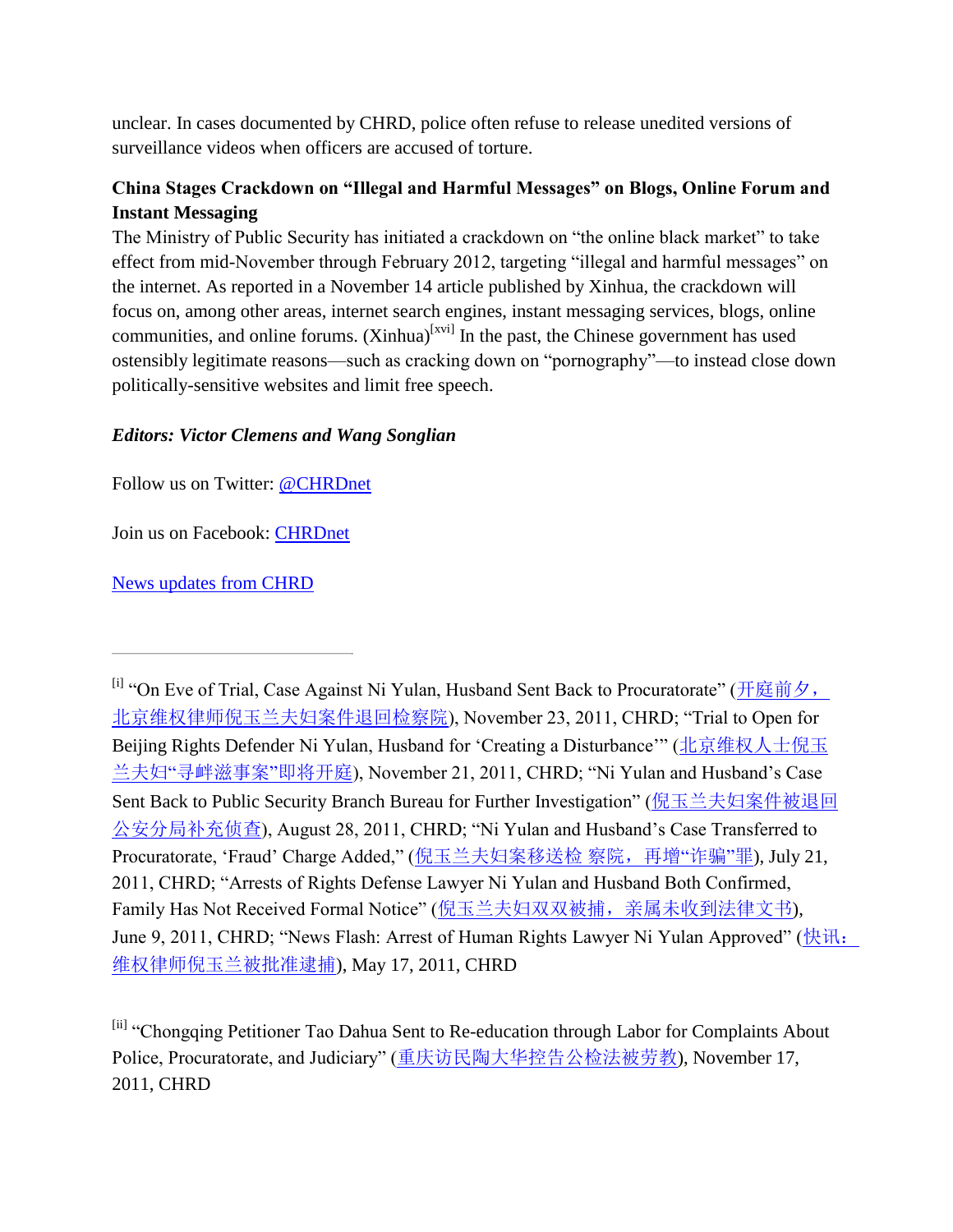<sup>[iii]</sup> "Bengbu Rights Defender Li Wenge Administratively Detained for 10 Days"([蚌埠维权人士](http://wqw2010.blogspot.com/2011/11/10_22.html) [李文革被行政拘留](http://wqw2010.blogspot.com/2011/11/10_22.html) 10 天), November 22, 2011, CHRD; "Bengbu Rights Defense Activist Li Wenge Has Home Searched, Is Taken Away" (快讯: 蚌埠维权人士李文革被抄家带走), November 21, 2011, CHRD

[iv] "Chen Guangcheng"s Family Isolated From the World, Last Seen Last Year When Sweeping Grave" ([陈光诚家人被隔绝联系,只有去年上坟时有人见过](http://wqw2010.blogspot.com/2011/11/3cdiv20dir3d22ltr2220style3d22text.html)), November 16, 2011, CHRD

[v] "Petitioners Seized for Seeking to Attend Lawsuit against Beijing PSB Chaoyang Subdivision Filed by Mao Juhua and Others" ([访民要求旁听毛菊华等人诉朝阳分局案遭拒被抓](http://wqw2010.blogspot.com/2011/11/blog-post_618.html)), November 18, 2011, CHRD

[vi] "Hunan Lawyer Xie Yang Subjected to Beatings and Robbed for Visiting Chen Guangcheng" ([湖南律师谢阳探访陈光诚遭殴打抢劫](http://wqw2010.blogspot.com/2011/11/blog-post_16.html)), November 16, 2011, CHRD

<sup>[vii]</sup> "Linshui County Residents in Sichuan Beaten for Petitioning Over Drinking Water" ([四川邻](http://wqw2010.blogspot.com/2011/11/blog-post_9826.html) [水县村民为饮水上访遭殴打](http://wqw2010.blogspot.com/2011/11/blog-post_9826.html)), November 19, 2011, CHRD

[viii] "Henan Disabled Petitioner Liu Bingtong Brutally Beaten by Railway Screeners" ([河南残疾](http://wqw2010.blogspot.com/2011/11/blog-post_6836.html) [访民刘炳同惨遭铁路安检员毒打](http://wqw2010.blogspot.com/2011/11/blog-post_6836.html)), November 22, 2011, CHRD; "Disabled Petitioner Liu Bingtong Beaten After Release From Black Jail" ([河南残疾访民刘炳同出黑监狱后遭殴打](http://wqw2010.blogspot.com/2011/10/blog-post_9127.html)), October 23, 2011, CHRD

<sup>[ix]</sup> CHRD, "Villagers in Zhenzhong Village in Yulin City, Guangxi Province Forcibly Evicted" ([广西玉林市镇忠村遭暴力强拆](http://wqw2010.blogspot.com/2011/11/blog-post_6835.html)), November 19, 2011, CHRD

<sup>[x]</sup> CHRD, "Hebei Luan County Forcibly Expropriate Villagers' Farmland, Many Beaten and Subjected to Soft Detention" ([河北滦县暴力强占农民耕地,多人遭殴打软禁](http://wqw2010.blogspot.com/2011/11/blog-post_9317.html)), November 19, 2011, CHRD

[xi] "Guangxi Nanning Violent Expropriation of Land, Villagers Injured and Sent to Hospital"  $(\Gamma)$ [西南宁暴力征地](http://wqw2010.blogspot.com/2011/11/blog-post_5188.html) 村民受伤送医), November 16, 2011, CHRD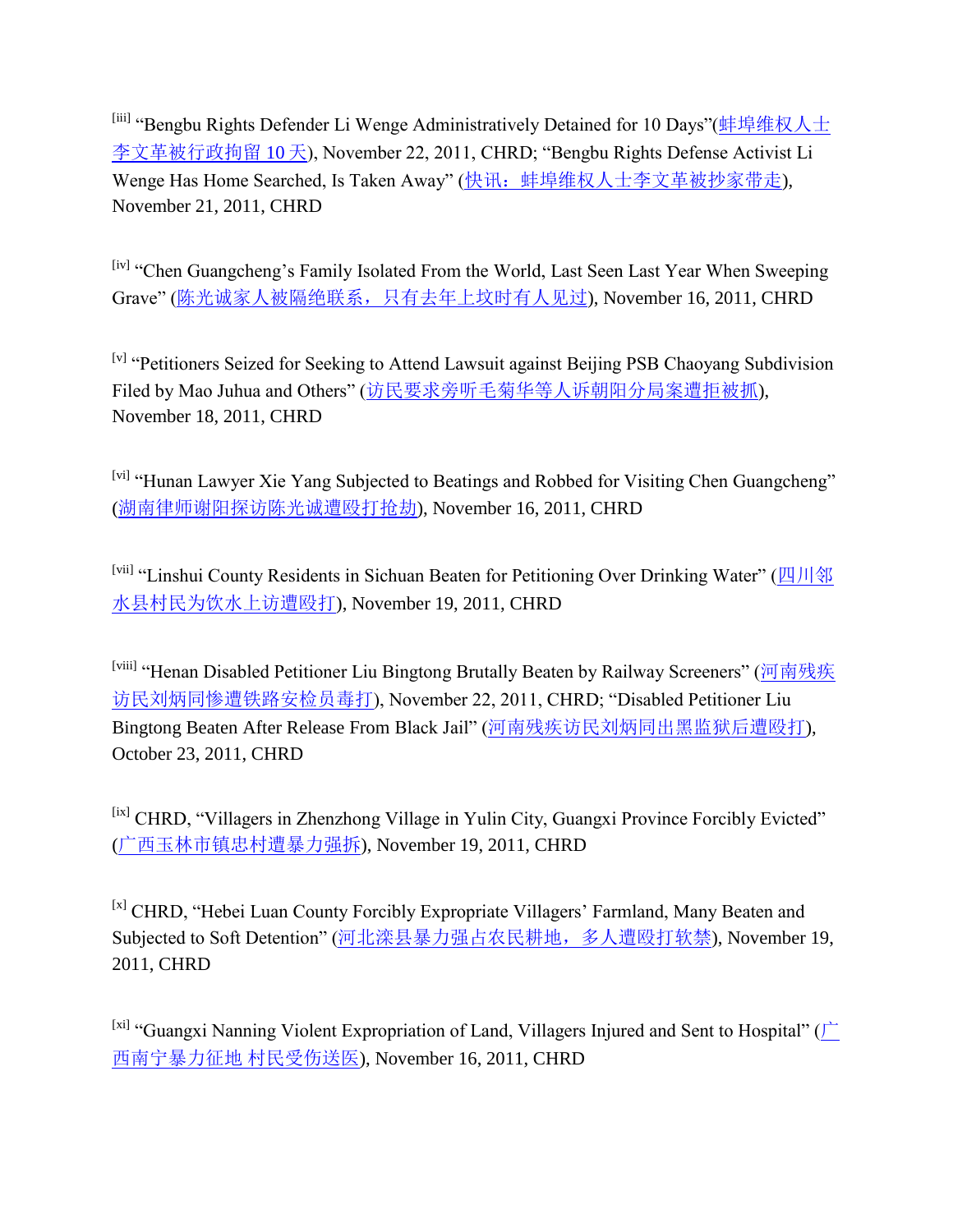[xii] "Shanghai's Liu Shengmin, Blocked and Rights Violated for Running in People's Congress Elections" ([上海刘生敏独立参选人大代表遭遇种种阻挠侵权](http://wqw2010.blogspot.com/2011/11/blog-post_9529.html)), November 17, 2011, CHRD

[xiii] "Shunchang Independent Candidate Zhang Dejin in Fujian Followed, Monitored on Election Day" ([福建顺昌独立参选人张德锦投票日被跟踪监控](http://wqw2010.blogspot.com/2011/11/blog-post_4061.html)), November 15, 2011, CHRD; "Shunchang County Election Committee in Fujian Illegally Withdraw Formal Candidacy of Candidate" ([福建顺昌县选举委员会非法撤销正式候选人资格](http://wqw2010.blogspot.com/2011/11/2011_14.html)), November 14, 2011, CHRD

[xiv] "Newest Development of Independent Candidate from Shunde Accused of 'Undermining Elections"" ([顺德独立参选人被控](http://wqw2010.blogspot.com/2011/11/blog-post_5175.html)"破坏选举罪"最新情况), November 21, 2011, CHRD; "Newest Case Developments of Arrested Foshan People's Congress Candidate Li Biyun" ([佛山](http://wqw2010.blogspot.com/2011/10/blog-post_525.html) [被逮捕的人大代表参选人李碧云案最新进展](http://wqw2010.blogspot.com/2011/10/blog-post_525.html)), October 10, 2011, CHRD; "Over 900 Voters in Li Biyun's Foshan Voting District Jointly Submit 'Indictment of Illegal Election'" ([佛山李碧云](http://wqw2010.blogspot.com/2011/10/blog-post_2347.html) [案选区九百多名选民联名递交《选举违法控告书》](http://wqw2010.blogspot.com/2011/10/blog-post_2347.html)), October 9, 2011, CHRD; "Newest Developments in Criminal Detention of Foshan City Independent Candidate Li Biyun" ([佛山市](http://wqw2010.blogspot.com/2011/10/blog-post_1238.html) 独立 [参选人李碧云被刑拘最新进展](http://wqw2010.blogspot.com/2011/10/blog-post_1238.html)), October 2, 2011, CHRD; "Independent Candidate Li Biyun Criminally Detained for "Undermining Election"" (独立参选人 [李碧云被以](http://wqw2010.blogspot.com/2011/09/blog-post_1995.html)"破 坏选举 [罪](http://wqw2010.blogspot.com/2011/09/blog-post_1995.html)"刑 拘), September 26, 2011, CHRD

[xv] "National Standardization of Law Enforcement Has Seen Success at This Phrase; 70% of All Investigative Facilities Completed Transformation" ([全国公安执法规范化取得阶段成效](http://news.xinhuanet.com/legal/2011-11/14/c_122276434.htm) 70% [办案场所完成改造](http://news.xinhuanet.com/legal/2011-11/14/c_122276434.htm)), November 14, 2011, Xinhua

[xvi] "Ministry of Public Security Carries Out Special Clean-up Action on Online Black Market" ([中国公安部部署开展清理整治](http://news.xinhuanet.com/2011-11/14/c_111166673.htm)"网络黑市"专项行动), November 14, 2011, Xinhua

Chinese Human Rights Defenders (CHRD) is a China-based, non-political, nongovernmental network of grassroots and international activists promoting human rights and empowering grassroots activism in China. CHRD"s objective is to support human rights activists in China, monitor human rights developments, and assist victims of human rights abuses. CHRD advocates approaches that are nonviolent and based on rule of law. CHRD conducts research, provides information, organizes training, supports a program of small grants to human rights activists and researchers, and offers legal assistance.

*Chinese Human Rights Briefing* (CHRB) is a daily newsletter providing the latest information on China's human rights developments. Our information originates from Chinese human rights defenders and groups at the grassroots. CHRD is responsible for all information published in CHRB. A compilation of each week"s